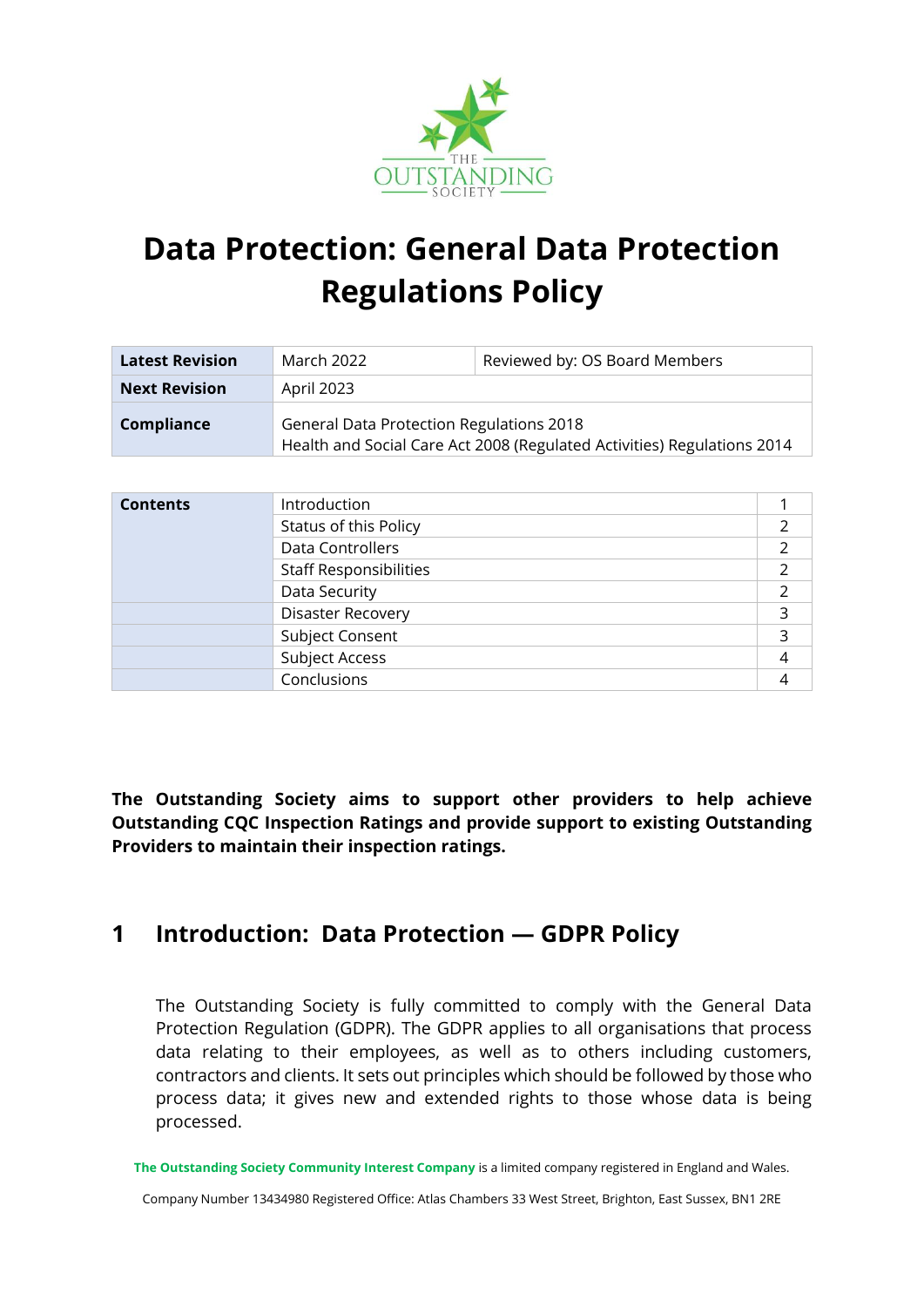

To this end, the organisation endorses fully and adheres to the six principles of data protection, as set out in the Article 5 of the GDPR.

- 1. Data must be processed lawfully, fairly and in a transparent manner in relation to individuals.
- 2. Data must be collected for specified, explicit and legitimate purposes and not further processed in a manner that is incompatible with those purposes.
- 3. Data must be adequate, relevant and limited to what is necessary in relation to the purposes for which they are processed.
- 4. Data must be accurate and, where necessary, kept up to date; every reasonable step must be taken to ensure that personal data that are inaccurate, having regard to the purposes for which they are processed, are erased or rectified without delay.
- 5. Data must be kept in a form which permits identification of data subjects for no longer than is necessary for the purposes for which the personal data are processed.
- 6. Data must be processed in a manner that ensures appropriate security of the personal data, including protection against unauthorised or unlawful processing and against accidental loss, destruction or damage, using appropriate technical or organisational measures.

These principles must be followed at all times when processing or using personal information. Therefore, through appropriate management and strict application of criteria and controls, the organisation will:

- observe fully the conditions regarding the fair collection and use of information including the giving of consent (with due consideration to the Mental Capacity Act 2005)
- meet its legal obligations to specify the purposes for which information is used
- collect and process appropriate information only to the extent that it is needed to fulfil our operational needs or to comply with any legal requirements

**The Outstanding Society Community Interest Company** is a limited company registered in England and Wales.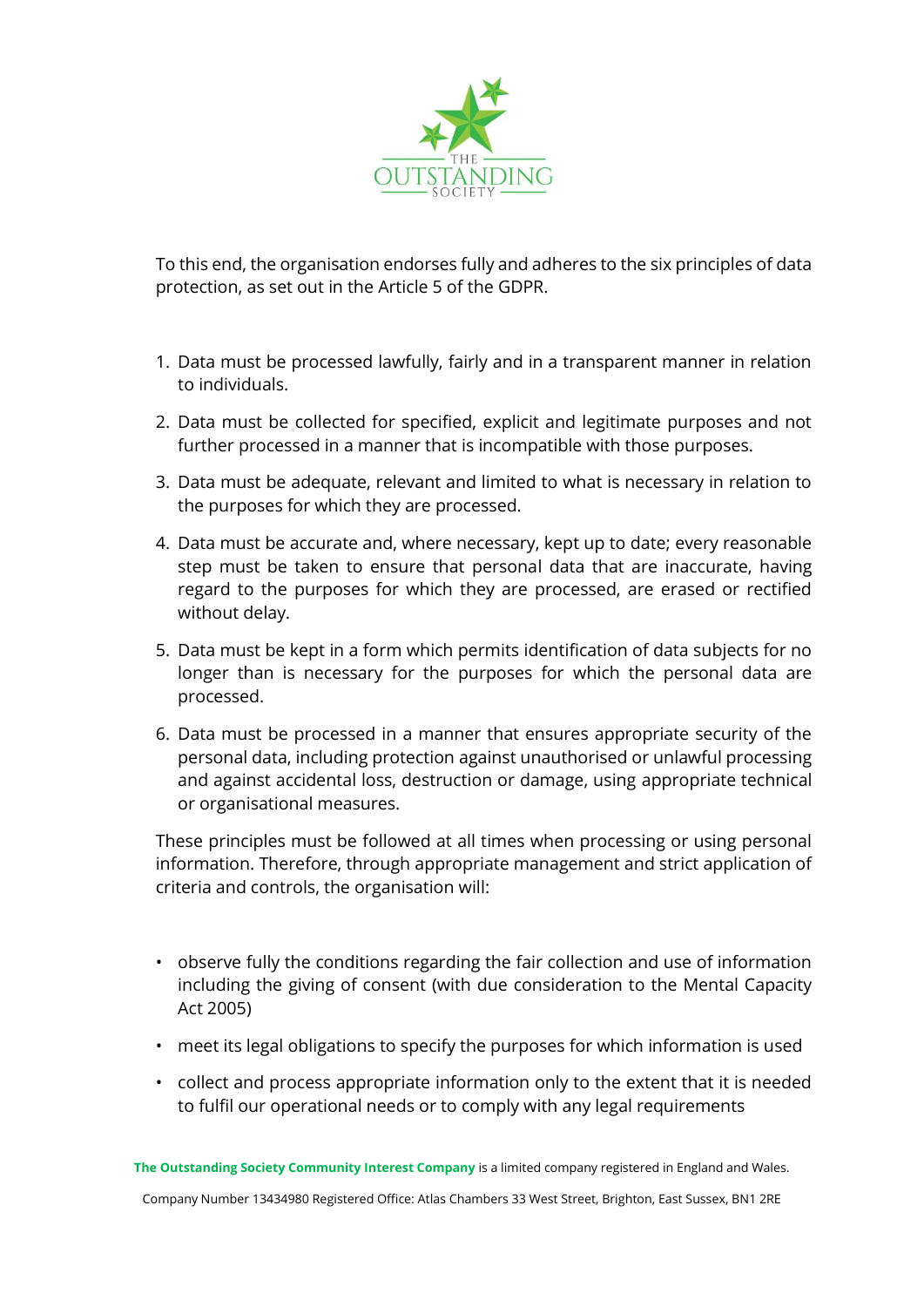

- ensure the quality of information used
- ensure that the information is held for no longer than is necessary
- ensure that the rights of people about whom information is held can be fully exercised under the GDPR (ie the right to be informed that processing is being undertaken, to access one's personal information; to prevent processing in certain circumstances, and to correct, rectify, block or erase information that is regarded as incorrect)
- take appropriate technical and organisational security measures to safeguard personal information
- publicise and abide by individuals' right to appeal or complain to the supervisory authority (the Information Commissioner's Office (ICO)) in the event that agreement cannot be reached in a dispute regarding data protection
- ensure that personal information is not transferred abroad without suitable safeguards.

#### **2 Status of this Policy**

The Policy does not form part of a formal contract of employment or membership of the society, but it is a condition of membership that staff / members will abide by the rules and policies made by the Outstanding Society from time to time. Any failure to follow the Data Protection Policy may lead, therefore, to membership being revoked and possible legal action.

# **3 Designated Data Controllers and Data Protection Officers**

The Designated Data Controllers (the Outstanding Society Board) will deal with dayto-day matters. Any member of staff / member, or other individual who considers that the policy has not been followed in respect of personal data about himself or herself should raise the matter with one of the Board of the Outstanding Society.

**The Outstanding Society Community Interest Company** is a limited company registered in England and Wales.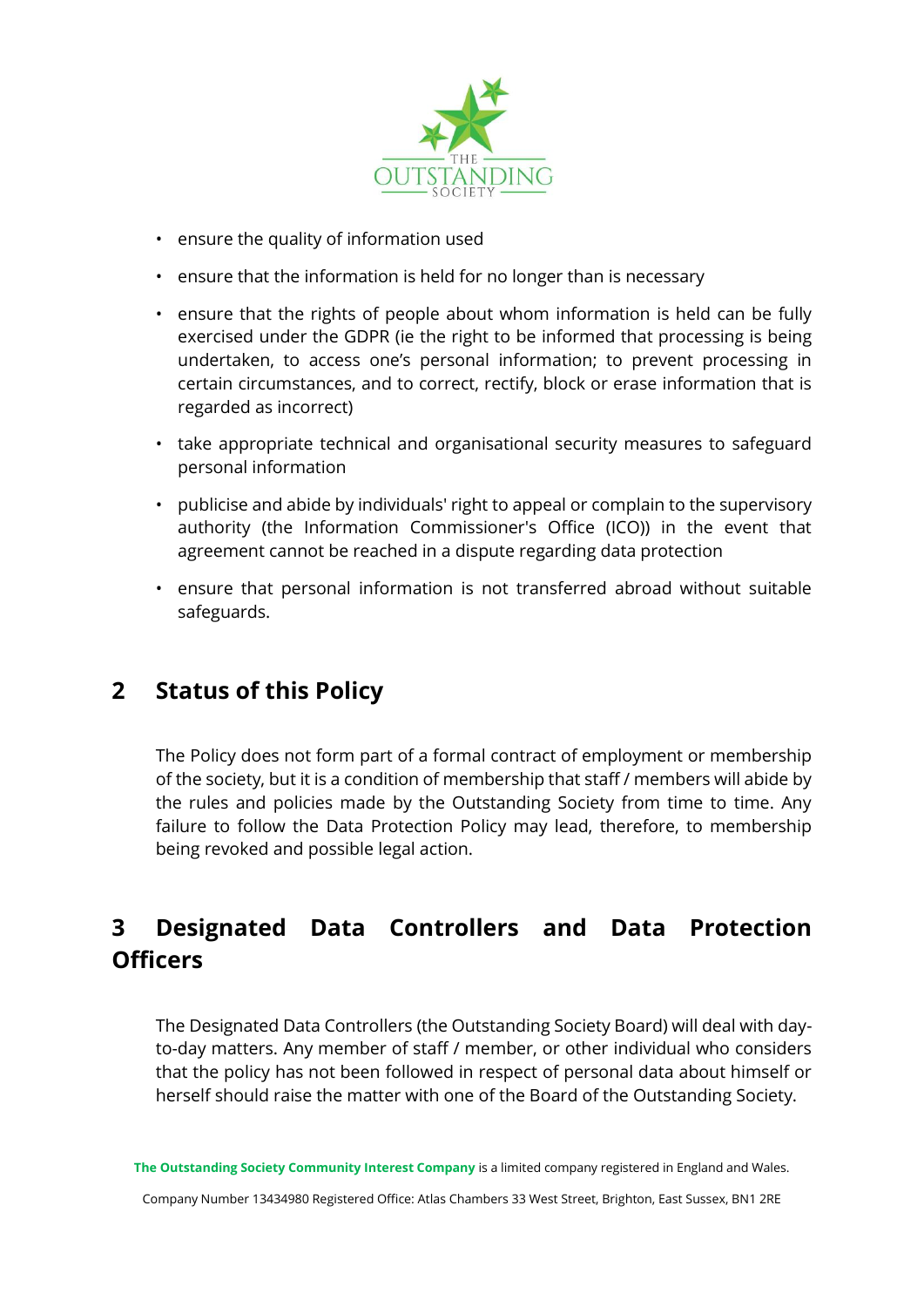

### **4 Staff Responsibilities**

All staff and members are responsible for:

- checking that any information that they provide to the organisation in connection with their employment or membership is accurate and up to date
- informing the society of any changes to information that they have provided, e.g. changes of address, either at the time of appointment or subsequently. The organisation cannot be held responsible for any errors unless the employee / member has informed it of such changes.

#### **5 Data Security**

All staff / members are responsible for ensuring that:

- any personal data that they hold is kept securely
- personal information is not disclosed either orally or in writing or via Web pages or by any other means, accidentally or otherwise, to any unauthorised third party.

Members of the society and board members should note that unauthorised disclosure will be considered seriously and membership will likely be revoked. Legal action could be taken. Personal information should be kept in a locked filing cabinet, drawer, or safe. If it is computerised, it should be coded, encrypted or password protected both on a local hard drive and on a network drive that is regularly backed up. If a copy is kept on removable storage media, that media must itself be kept in a locked filing cabinet, drawer, or safe.

# **6 Disaster Recovery**

**The Outstanding Society Community Interest Company** is a limited company registered in England and Wales.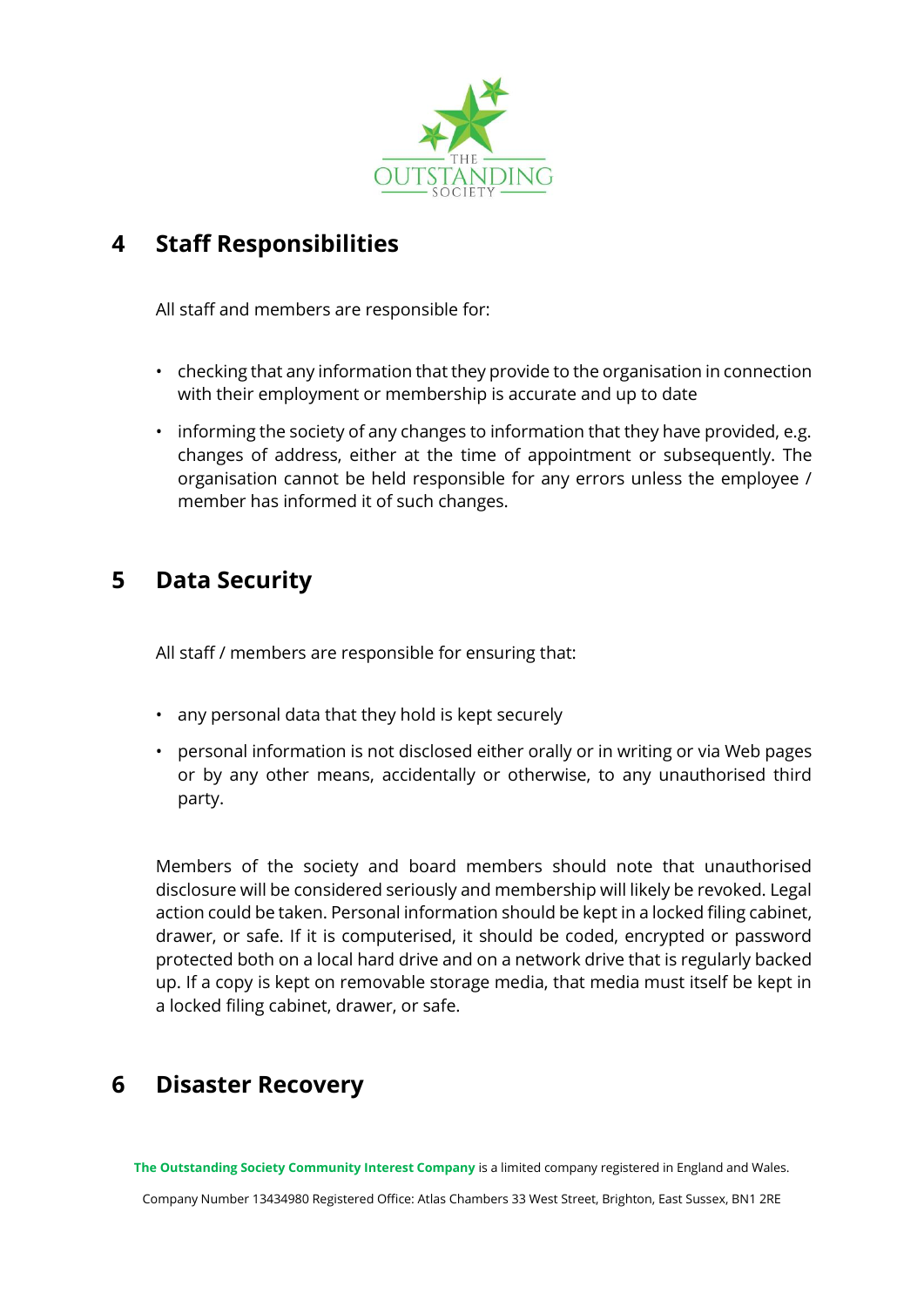

- 1. The organisation backs up data and has multiple copies. Records of these are kept.
- 2. Backups are kept off site. Any kept on site are in special heat-proof safes: fireproofing alone is inadequate.
- 3. Backups are verified regularly by the software and system supplier.
- 4. Master copies of software are stored off site or in a heat-proof safe.
- 5. Firewalls and virus checkers are kept up to date and running, and users are trained in virus avoidance and detection.
- 6. Computers are protected from physical harm, theft or damage, and from electrical surges using protective plugs.
- 7. The organisation plans for how to deal with loss of electricity, external data links, server failure, and network problems. It uses paper forms where necessary for temporary record keeping.

# **7 Subject Consent**

The GDPR sets a high standard for consent and requires a positive opt-in (where people are evidenced to lack the capacity to consent and there is no clear lawful bases as per below, then the best interest process would be followed in line with the principals and requirements of the Mental Capacity Act). Neither pre-ticked boxes nor any other method of default consent are allowed. As required by the GDPR, The Outstanding Society takes a "granular" approach ie it asks for separate consent for separate items and will not use vague or blanket requests for consent. As well as keeping evidence of any consent, the organisation ensures that people can easily withdraw consent (and tells them how this can be done).

It should be noted, however, that consent is only one of the lawful bases on which data processing depends. In brief, the others include the following:

**The Outstanding Society Community Interest Company** is a limited company registered in England and Wales.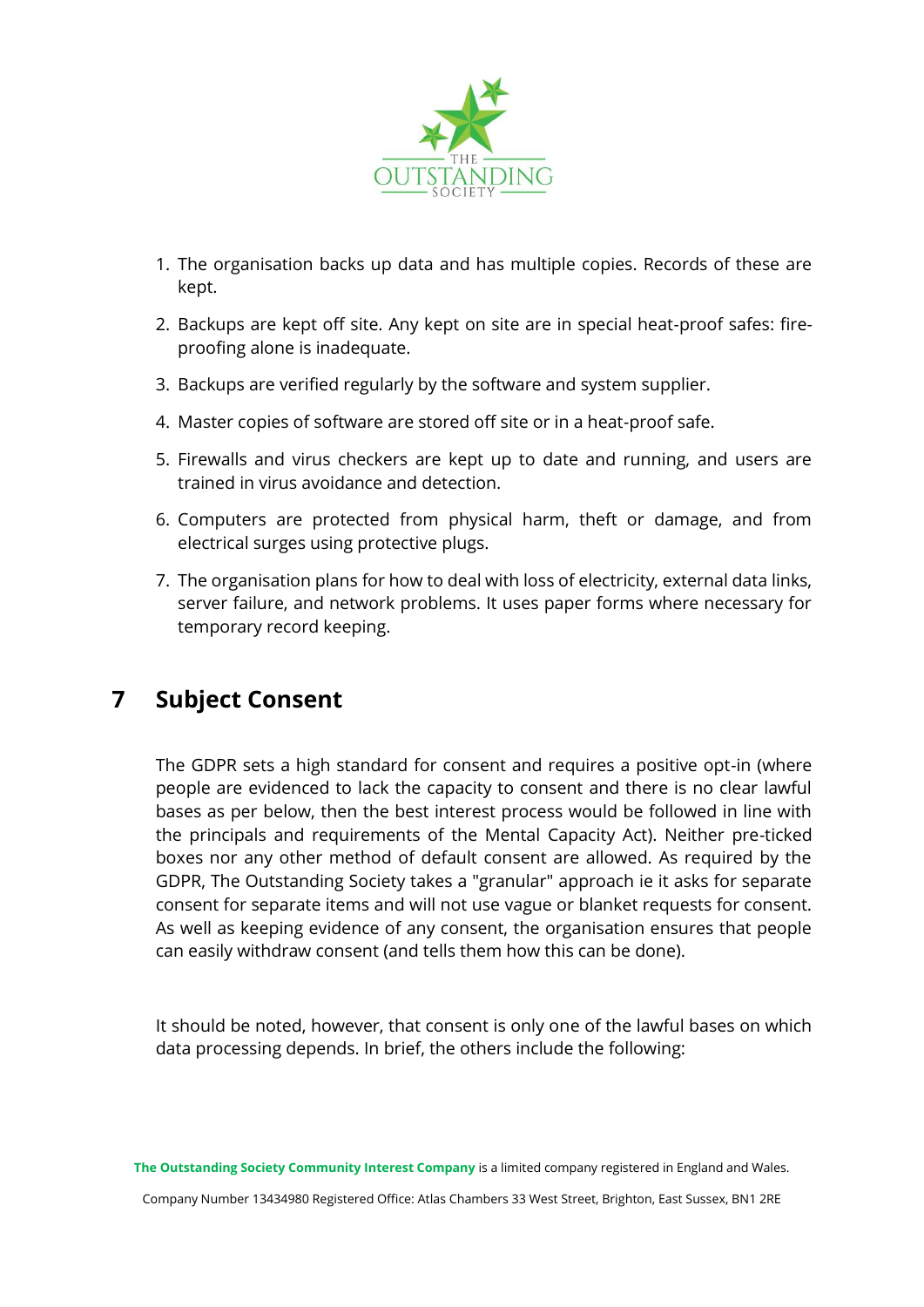

- **Contract:** if processing someone's personal data is necessary to fulfil the organisation's contractual obligations to them (eg to provide a quote).
- **Legal obligation**: if processing personal data is necessary to comply with a common law or statutory obligation.
- **Vital interests**: not one that will occur often as it refers to processing personal data to protect someone's life (and even then, it cannot be relied on with regard to health data or other special category data if the individual is capable of giving consent.
- **Legitimate interests:** the most flexible lawful basis for processing and one which applies when data is used in ways people would reasonably expect and which have a minimal privacy impact, or where there is a compelling justification for the processing.

Note that the GDPR provides for special protection for children's personal data and the organisation will comply with the requirement to obtain parental or guardian consent for any data processing activity involving anyone under the age of 16, though this would be an exception as all staff / members and people involved are above this age.

#### **8 Subject Access**

An employee or member may request details of personal information which the organisation holds about him or her under the GDPR. A small fee may be payable and will be based on the administrative cost of providing the information. If an employee / member / organisation would like a copy of the information held in relation to them, they should write to a Board Member. The requested information will be provided within one month. If there is any reason for delay, that will be communicated within the four-week time period. A request which is manifestly unfounded or excessive may be refused. The person concerned will then be informed of their right to contest this decision with the supervisory authority (the ICO).

**The Outstanding Society Community Interest Company** is a limited company registered in England and Wales.